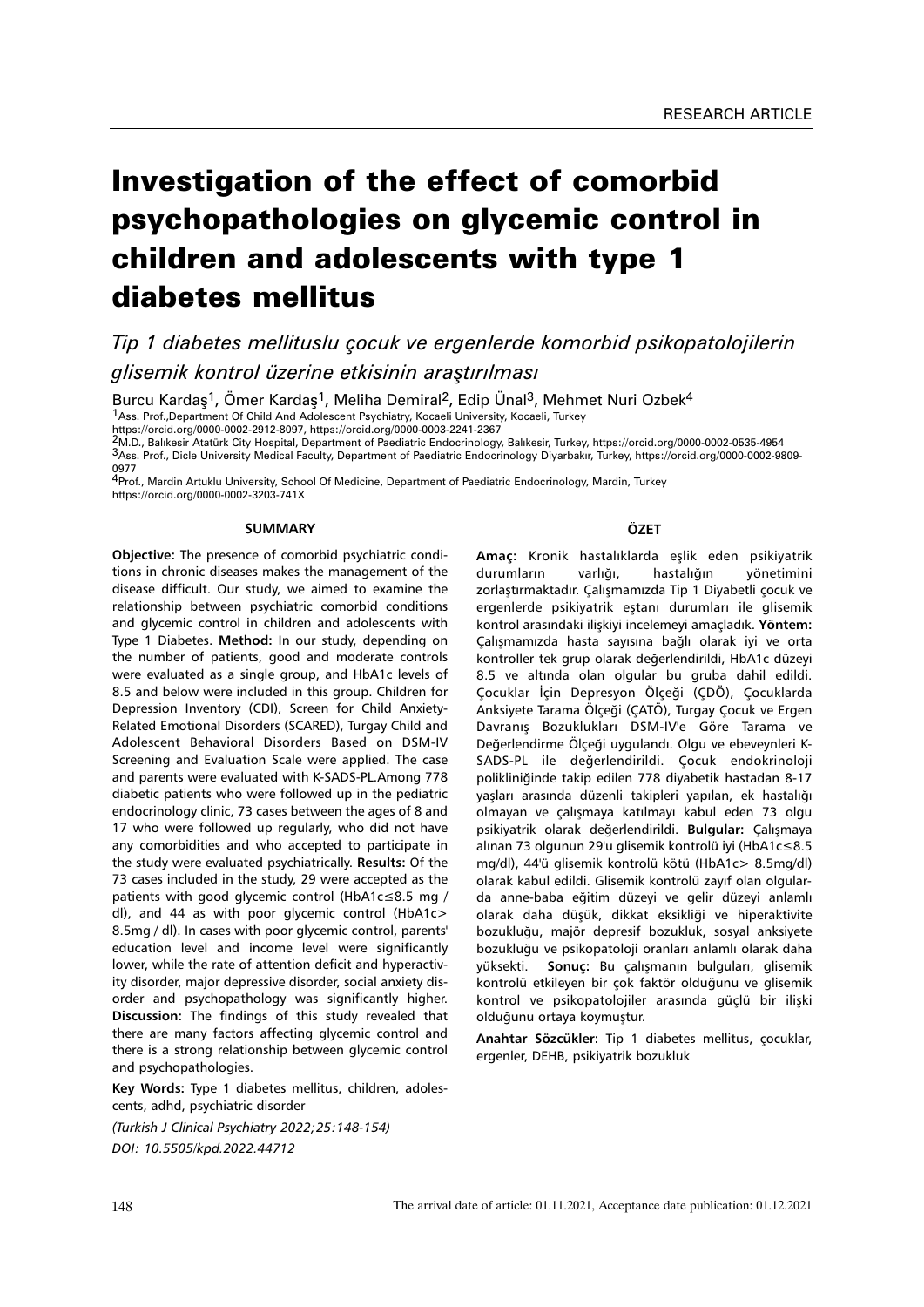## **INTRODUCTION**

Type 1 diabetes mellitus (DM) is an endocrinological disease associated with insufficient insulin secretion. Type 1 DM is one of the most frequently diagnosed chronic diseases in childhood. Its incidence and prevalence varies by country. The prevalence in a study published in 2017 were found to be 0.75 /1000 in Turkey (1). The annual incidence in our region has been determined as 7.2 / 10 thousand (2). Children and adolescents with type 1 DM are under risk in terms of psychiatric diseases due to the psychological burden brought by diabetes compared to the healthy population. Studies have found 2-3 times more psychiatric illnesses than the healthy population. It is known that depression, anxiety disorder, and attention deficit hyperactivity disorder (ADHD) are the most common psychiatric diagnoses (3).

Since cognitive and emotional abilities are not yet grown in children and adolescents, it is difficult to cope with diabetes on their own (4). When comorbid psychiatric diseases are added to the chronic disease manifestation, it becomes more difficult to manage diabetes. Short and long-term complications such as severe hypoglycemia attacks, hyperglycemia, obesity and microvascular disorders can be seen frequently in these cases. Patients with severe hypoglycemia attacks, obesity, or growthdevelopmental retardation may have internalizing symptoms (such as guilt, insecurity, avoidance of social environments, sadness, eating problems) due to social anxiety. This may lead to psychiatric disorders such as depressive disorder and anxiety disorder. In addition, it was found that disorders such as depressive and anxiety disorders were more common in patients with poor glycemic control and the presence of them has been found to be associated with glycemic control  $(4, 5)$ .

Attention deficit and hyperactivity disorder is one of the most common neurodevelopmental disorders of childhood. This disease causes loss of function in academic and social areas in individuals (6). Among the basic symptoms of ADHD, there are symptoms related to the attention area such as inability to organize daily tasks and activities, forget fulness in daily activities, avoiding and delaying tasks, and inadequate organizational skills. (6). This situation makes it difficult to manage a chronic disease. Recent studies have shown that metabolic controls of type 1 DM cases diagnosed with ADHD are worse than those without ADHD (7, 8).There is no study in the literature examining good and bad glycemic control separately.

In this study, it was aimed to investigate the effect of comorbid psychopathologies on glycemic control in children and adolescents with type 1 DM. However, investigating the effect of other sociodemographic factors on glycemic control is another aim of the study.

## **METHOD**

# **Participants**

The cases participating in this study were selected from the cases with type 1 DM who were followed up in Gazi Yaşargil Training and Research Hospital Pediatric Endocrinology Unit. The inclusion criteria were determined as; the patient and her family agreed to participate in the study, had been diagnosed with Type 1 DM for at least one year and came for a check-up at least 4 times a year, the cases were between the ages of 8 and 17, the patient and the parent were literate, had no obstacle to filling the forms, the patient were using insulin injection method in the treatment. In the study, 778 patients with type 1 DM who were followed up in the pediatric endocrinology clinic were screened. Of the 79 cases who accepted to participate in the study and met the criteria, 5 were excluded from the study because they filled the forms incompletely and 1 case had mental retardation clinically. The study was completed with 73 cases.

## **The procedure**

Approval was obtained from Diyarbakır Health Sciences University Gazi Yaşargil Training and Research Hospital Clinical Research Ethics Committee for the study (ethics committee decision dated 15.03.2020, numbered 474). After the study approval was obtained, the patients who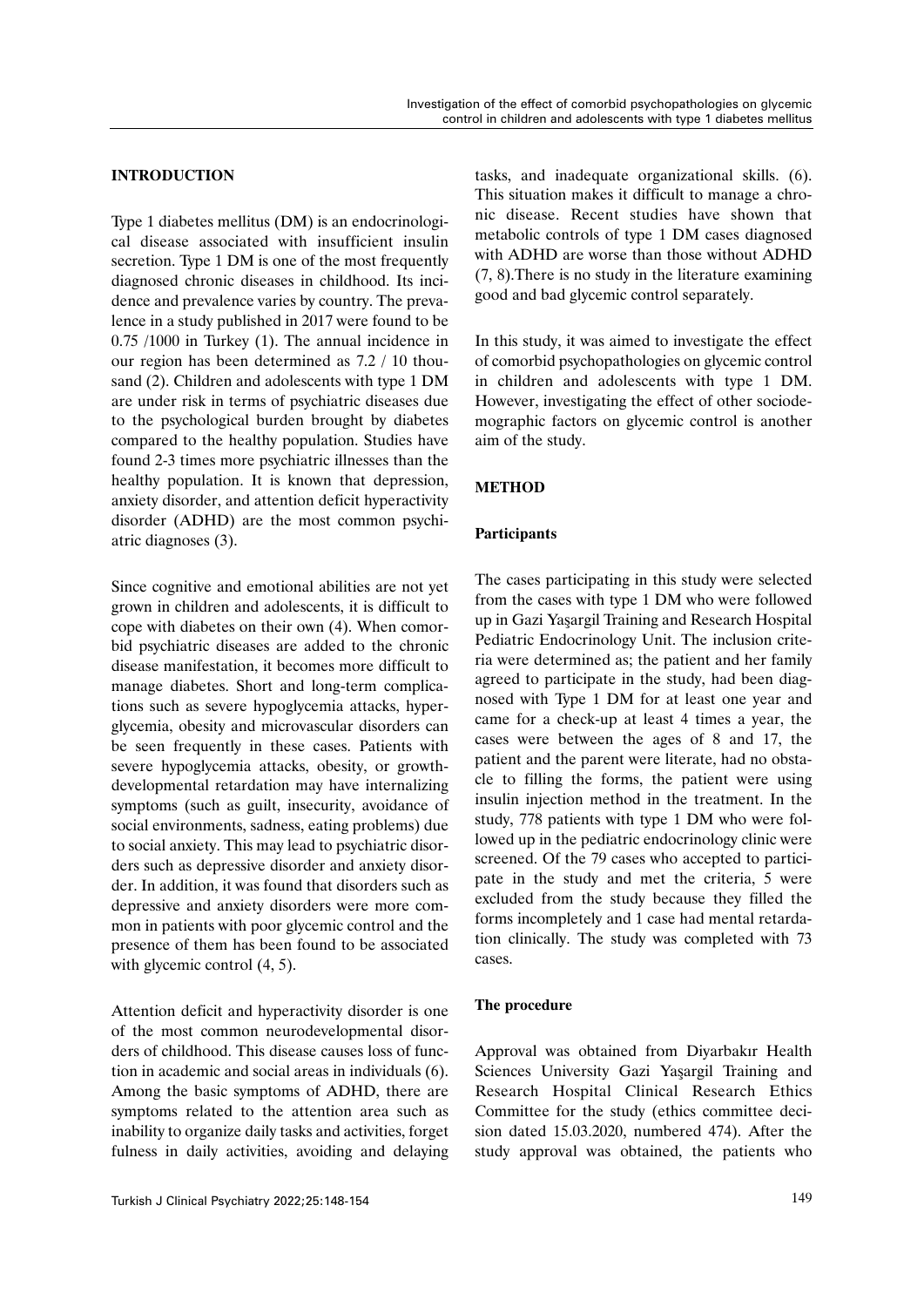came to the Pediatric Endocrinology unit for control were referred to the child and adolescent psychiatry clinic. A brief preliminary interview was made to the cases meeting the criteria and evaluated. The patients and the parents (at least one parent or both) dealing with the patient during the clinical follow up of diabetes were assessed. Semistructured psychiatric interviews and scales were used.

## **Measurements**

*Sociodemographic data form:* The form which is prepared by the researchers contained sociodemographic data (age, gender, education level, socioeconomic level, parental age, education level, etc.) and clinical information about type 1 DM (HbA1c, annual number of hospitalizations, number of intensive care admissions, etc.).

*Schedule for Affective Disorders and Schizophrenia for School-Age Children (Kiddie-SADS Lifetime Version) (K-SADS-PL):* It is a semi-structured diagnostic interview developed to describe the past and present psychopathologies of children and adolescents according to DSM-4 diagnostic criteria (9). K-SADS-PL is administered through interviews with parents and the child, and is finally evaluated based on information from all sources. The final decision on diagnosis is based on the clinician's opinion. This interview is applied between the ages of 6-18. The Turkish version was adapted to DSM-5 (10).

*Children for Depression Inventory-CDI:* Adapted from Beck depression scale. The Turkish validity and reliability study of the form consisting of 27 questions was conducted. Each item evaluates the child's last two weeks. The answers given are scored between 0 and 2. The cut-off point of the form, which can be used between the ages of 6-17, was determined as 19. Maximum 54 points can be obtained from CDI, which is a self-report scale. The higher the scores obtained on the scale, the higher the severity of depression.  $(11,12)$ 

*Screen for Child Anxiety-Related Emotional Disorders (SCARED):* It was developed by Birmaher et al. for screening childhood anxiety disorders. Turkish

validity and reliability of the scale was made by Çakmakçı. It has parent and child forms. It is accepted that a score of 25 and above in SCARED, which consists of 41 items in total, is a warning for anxiety disorder. The scale also includes somaticpanic, generalized anxiety, separation anxiety, social anxiety, and school phobia subscales (13,14).

*Turgay Screening and Evaluation Scale for Behavioral Disorders in Children and Adolescents Based on DSM IV:* Screening and Evaluation Scale for Conduct Disorders in Children and Adolescents Based on DSM-IV was prepared by Atilla Turgay by considering DSM-IV diagnostic criteria. With this scale, ADHD, ODD (oppositional defiant disorder) and CD (behavioral disorder), which are disruptive behavioral disorders, are screened and evaluated. In this scale consisting of 41 questions in total, 9 questions are for attention deficit, 9 questions for hyperactivity, 8 questions for ODD and 15 questions for CD screening and evaluation. Each question may be answered as ''no answer, a little, more and too much'' (15, 16).

*HbA1c (Glycosylated Hemoglobin):* It is a marker that provides information about the glycemic index in the last 3 months, used in routine controls. It also predicts the risk of complications due to diabetes. Its normal range is stated to be 4.3-5.8%. For diabetic cases, below 7.5% are considered good control, 7.5-8.5% range as moderate control, and over 8.5% as poor glycemic control (17). In our study, depending on the number of patients, good and moderate controls were evaluated as a single group, and HbA1c levels of 8.5 and below were included in this group.

#### **Statistical analysis**

The data of the cases included in the study were recorded in the SPSS 22.0 program. In the normality test, it was determined that the data were suitable for normal distribution. In the study, independent sample t test was used for nominal data and chi-square test was used for categorical data. P value less than 0.05 was considered significant.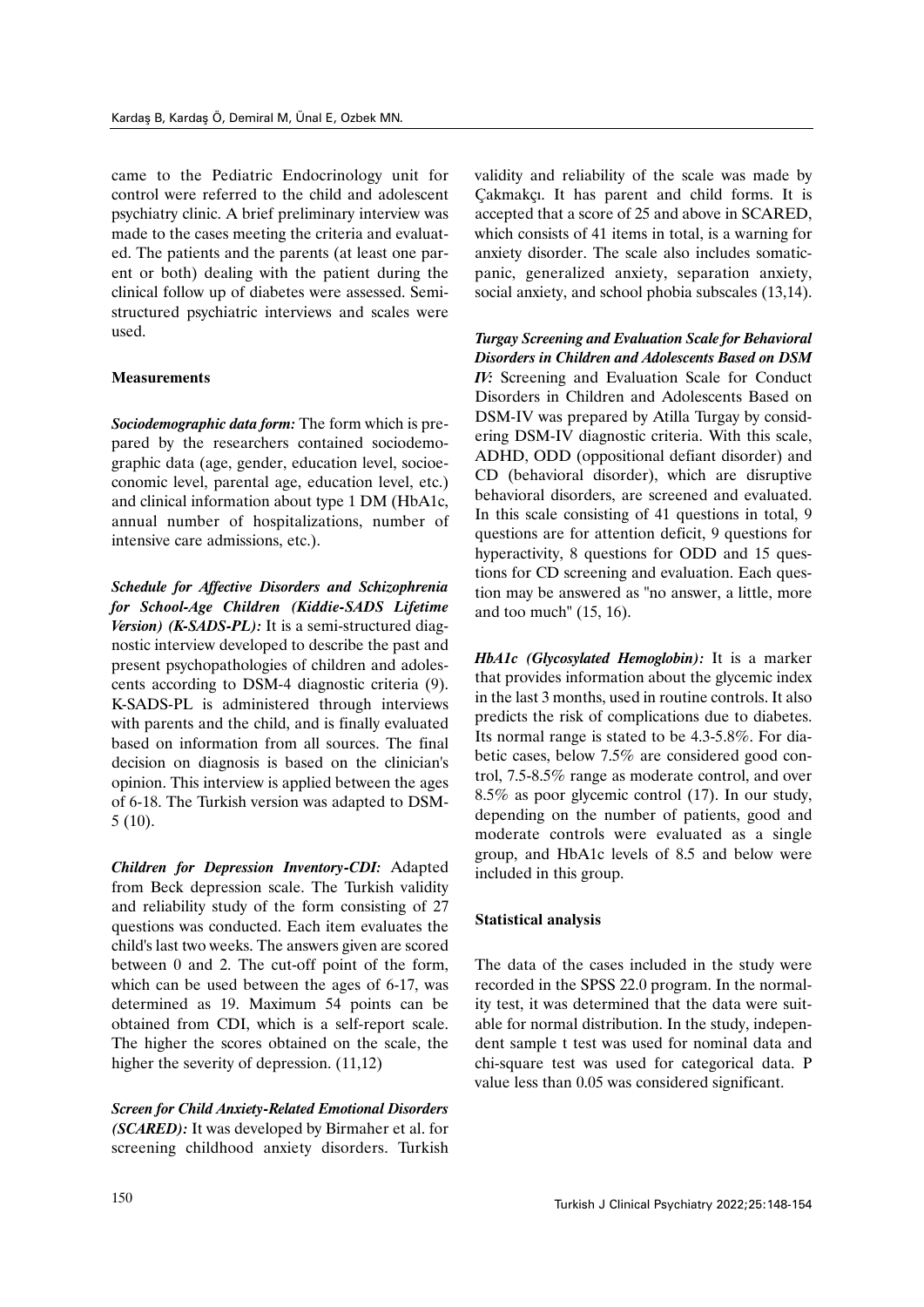#### **RESULTS**

Of the 73 cases participating in the study, 29 were accepted as to have good glycemic control (HbA1c%  $\leq$ 8.5 mg / dl), and 44 as with poor glycemic control (HbA1c% $> 8.5$ mg / dl). The mean age of the cases was  $13.5$  (SD  $\pm$  2.4, min: 8.9 max: 17.8), 53.4% ( $n = 39$ ) were female and 46.6%  $(n = 34)$  were male. Sociodemographic and clinical information of the cases are shown in Table 1.

While there was no psychiatric diagnosis according to K-SADS and scale scores in 37% of the cases (n  $= 27$ ), at least one psychiatric diagnosis was found in 63% ( $n = 46$ ). The most detected diagnosis proportionally in the cases is ADHD (28.7%). The distribution of psychiatric diagnoses of the cases by groups was shown in Table 2. ADHD, major depressive disorder (MDD) and social anxiety disorder (SAD) were significantly higher in patients with poor glycemic control.

Regardless of the glycemic status, those with and without psychopathology were evaluated in terms of age distribution. The mean age of those with psychopathology ( $n = 46$ ) was 13.6 (SD  $\pm$  2.4), and the mean age of those without psychopathology (n =  $27$ ) was 13.3 (SD  $\pm$  2.41). No significant difference

|                                        | Good glycemic control (n=29)                                                                                                                                                                                | Poor glycemic control (n=44)                                                                                                                                                                                   | P         |
|----------------------------------------|-------------------------------------------------------------------------------------------------------------------------------------------------------------------------------------------------------------|----------------------------------------------------------------------------------------------------------------------------------------------------------------------------------------------------------------|-----------|
| Gender                                 | Male: $48.3 \%$ (n=14)<br>Female: 51.7 % (n=15)                                                                                                                                                             | Male: 43.2% (n=19)<br>Female: 64.1 % (n=25)                                                                                                                                                                    | $0.474*$  |
| Age (year)                             | 13.2(SD 2.6)                                                                                                                                                                                                | 13.7(SD 2.3)                                                                                                                                                                                                   | $0.326**$ |
| $HbA1c(\%)$                            | $7.24$ (SD $\,0.7)$ )                                                                                                                                                                                       | $10.8$ (SD $+5$ )                                                                                                                                                                                              | $0.001*$  |
| Number of<br>annual<br>hospitalization | $0.4$ (SD $0.7$ )                                                                                                                                                                                           | 1.9(SD 4.2)                                                                                                                                                                                                    | $0.001*$  |
| Number of<br>hospitalizationin<br>ICU  | $0.4$ (SD $0.6$ )                                                                                                                                                                                           | $0.7$ (SD $0.8$ )                                                                                                                                                                                              | $0.037*$  |
| Maternal age<br>(v)                    | 40.3 (SD 6.9)                                                                                                                                                                                               | $40.7$ (SD $6.8$ )                                                                                                                                                                                             | $0.805**$ |
| Paternal age (<br>y I)                 | 44.3 (SD 7.2)                                                                                                                                                                                               | 44.4 (SD 6.6)                                                                                                                                                                                                  | $0.942**$ |
| Maternal<br>educational<br>status      | literate: $20.7\%$ (n = 6)<br>primary school graduate: $31\%$ (n = 9)<br>secondary school graduate: $6.9\%$ (n =<br>2)<br>high school graduate: $24.1\%$ (n = 7)<br>university graduate: $17.2\%$ (n = 5)   | literate: $50\%$ (n = 22)<br>primary school graduate: 36.4% (n<br>$= 16$<br>secondary school graduate: 9.3%<br>$(n = 4)$<br>high school graduate: $2.3\%$ (n = 1)<br>university graduate: $2.3\%$ (n = 1)      | $0.002*$  |
| Paternal<br>educational<br>status      | literate: $0\%$ (n = 0)<br>primary school graduate: $27.6\%$ (n =<br>8)<br>secondary school graduate: 10.3% (n<br>$= 3$<br>high school graduate: $20.7\%$ (n = 6)<br>university graduate: $41.4\%$ (n = 12) | literate: $20.5\%$ (n = 9)<br>primary school graduate: 47.7% (n<br>$= 21$<br>secondary school graduate: 6.8%<br>$(n = 3)$<br>high school graduate: $18.2\%$ (n =<br>8)<br>university graduate: $6.8\%$ (n = 3) | $0.001*$  |
| Income level<br>(TL)                   | 2300 TL and below: $27.6\%$ (n = 8)<br>2300 TL and 5000 TL: 48.3% (n = 14) 2300 TL and 5000 TL: $18.2\%$ (n = 0.001 <sup>*</sup><br>Over 5000 TL): 24.1% ( $n = 7$ )                                        | 2300 TL and below: $79.5\%$ (n =<br>35)<br>8)<br>Over 5000 TL: $2.3\%$ (n = 1)                                                                                                                                 |           |
| School<br>attendance                   | Yes: $96.6\%$ (n = 28)<br>None: $3.4\%$ (n = 1)                                                                                                                                                             | Yes: $88.6\%$ (n = 39)<br>None: $11.4\%$ (n = 5)                                                                                                                                                               | $0.228*$  |

Table explanation: SD: standard deviation, \* chi-square test  $n \le 0.05$ , \*\* independent sample t test  $n \le 0.05$ 

|                        |      | Good glycemic<br>control | Poor glycemic control Total |                | P     |
|------------------------|------|--------------------------|-----------------------------|----------------|-------|
| <b>ADHD</b>            | Yes  | $10.3\%$ (n=3)           | $40.9\%$ (n=18)             | 21             | 0.007 |
|                        | None | $89.7\%$ (n=26)          | 59.1% $(n=26)$              | 52             |       |
| ODD                    | Yes  | $3.4\%$ (n=1)            | $9.1 \%$ (n=4)              | 5              | 0.642 |
|                        | None | $96.6\%$ (n=28)          | $90.9\%$ (n=40)             | 68             |       |
| adjustment<br>disorder | Yes  | $6.9\%$ (n=2)            | $13.6\%$ (n=6)              | 8              | 0.465 |
|                        | None | 93.1 % $(n=27)$          | $86.4\%$ (n=38)             | 65             |       |
| MDD                    | Yes  | $0 \%$ (n=0)             | 18.2 % ( $n=8$ )            | 8              | 0.019 |
|                        | None | $100\%$ (n=29)           | $81.8\%$ (n=36)             | 65             |       |
| SAD                    | Yes  | $6.9\%$ (n=2)            | $34.1\%$ (n=15)             | 17             | 0.010 |
|                        | None | 93.1% (n=27)             | 65.9 % (n=29)               | 56             |       |
| OCD                    | Yes  | 3.4 $% (n=1)$            | $0\%$ (n=0)                 | $\mathbf{1}$   | 0.397 |
|                        | None | $96.6\%$ (n=28)          | $100\%$ (n=44)              | 72             |       |
| GAD                    | Yes  | $3.4\%$ (n=1)            | $11.4\%$ (n=5)              | 6              | 0.392 |
|                        | None | 96.6% (n=28)             | 88.6% (n=39)                | 67             |       |
| <b>STUTTERIN</b><br>G  | Yes  | $3.4\%$ (n=1)            | $0\%$ (n=0)                 | $\mathbf{1}$   | 0.397 |
|                        | None | $96.6 \%$ (n=28)         | $100\%$ (n=44)              | 72             |       |
| <b>ENURESIS</b>        | Yes  | $0\%$ (n=0)              | $4.5\%$ (n=2)               | $\overline{c}$ | 0.514 |
|                        | None | $100\%$ (n=29)           | $95.5\%$ (n=42)             | 71             |       |
| Psychopathol<br>ogy    | Yes  | $34.5\%$ (n=10)          | $81.8\%$ (n=36)             | 46             | 0.001 |
|                        | None | $65.5\%$ (n=19)          | $18.2\%$ (n=8)              | 27             |       |
|                        |      |                          |                             |                |       |

ADHD: Attention deficit and hyperactivity disorder, ODD: Oppositional defiant disorder, MDD: Majdepressive disorder, SAD: Social anxiety disorder, OCD: Obsessive compulsive disorder, GAD: Generalized Anxiety disorder<br>Gener

was found in terms of age distribution (independent sample t test  $p < 0.05$ ).

#### **DISCUSSION**

In this study, cases with good and poor glycemic control followed with type 1 DM diagnosis were compared in terms of sociodemographic and clinical characteristics and comorbid psychiatric disorders. The two groups were determined according to their HbA1c levels. The annual number of hospitalizations and the number of intensive care hospitalizations of these two groups are also statistically significantly different. Groups that were statistically similar in terms of gender and age distribution were found to be significantly different in terms of maternal education level, father education level and income levels ( $p < 0.005$ ). As expected, in cases with poor glycemic control, maternal education level, father education level and income level were found to be significantly lower. These findings are consistent with previous studies. Parents have an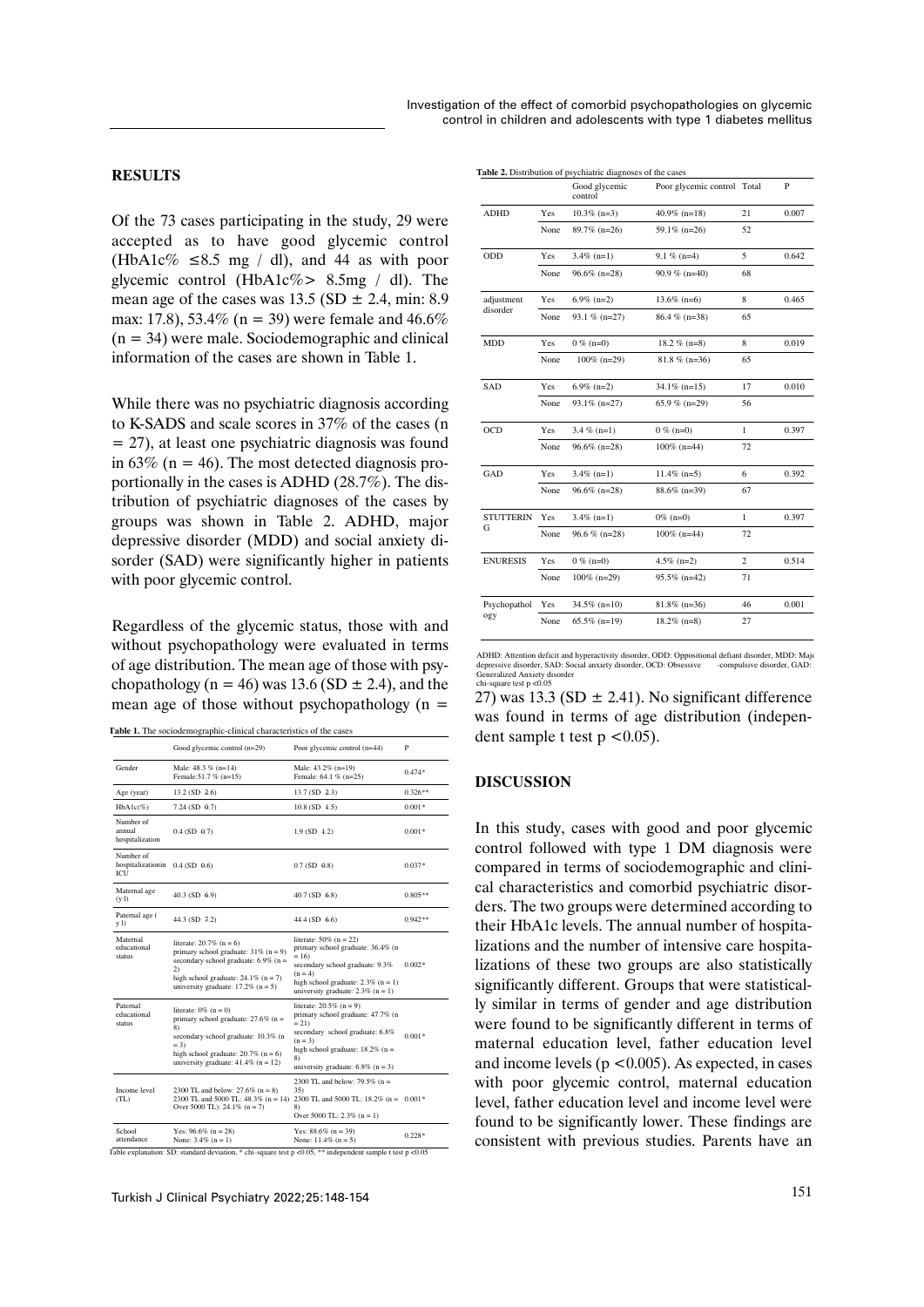important role in the management of type 1 diabetes. In a study evaluating glycemic control and maternal education levels, a significant positive correlation was found between maternal education level and glycemic control. However, unlike our study, no significant relationship was found between income level and glycemic control in the same study (18). In a study comparing two different ethnic groups; a positive relationship was found between income level and glycemic index (19). In a study conducted in 2011, it was shown that most of the patients who reach the good glycemic index, which is their goals in diabetes treatment, have a high education level of their mothers (20). In a study examining the relationship between the education level of mothers and fathers, profession and metabolic control in Iran; it was found that high education level of both parents was positive for metabolic control. In addition, in this study, it was seen that the mother's having a job was also effective on metabolic control (21). In a study evaluating 259 children and their families in Jordan in 2019, low maternal education level and low income level were found to be associated with poor metabolic control (22). Studies emphasize that family factor is also important in type 1 DM, as well as medical and technical factors. In terms of school attendance, no significant difference was found between the two groups. In our study, both the subjects in the good glycemic control group (96.6%) and the patients in the poor glycemic control group (88.6%) were mostly attending school. No study comparing good glycemic control with poor glycemic control in terms of school dropout could not be found in the literature. However, in a study compared with healthy controls, it was found that the diabetic group had higher rates of absenteeism and school dropout (23). In a study conducted abroad, it was shown that it is associated with more absenteeism in patients with poor glycemic control (24).

In our study, the rate of psychiatric comorbidity was found to be statistically significantly higher in cases with poor glycemic control ( $p \le 0.05$ ). It is known that the frequency of psychiatric disorders in Type 1 DM cases is higher than the general population. In a long follow-up study conducted in Sweden, cases of type 1 diabetes and their healthy siblings were compared in terms of psychiatric comorbidity and suicide attempts. It has been shown that the frequency of psychiatric illness and suicide attempts is higher in cases followed up to the age of 18 after being diagnosed with type 1 diabetes (25). Various studies have shown that patients with type 1 diabetes have a higher rate of psychiatric comorbidity in patients with poor glycemic levels and high HbA1c levels (29, 20). Likewise, it is known that patients with psychiatric comorbidity also have poor metabolic outcomes. In other words, in children and adolescents with type 1 DM; there is a two-way relationship between comorbid psychopathologies and glycemic control. However, adolescence is known as the period in which psychiatric disorders are most common. In a study evaluating risk factors in terms of psychiatric disorders, the age range of 10-15 was given as the most risky age range (17). In our study, when the age distribution of those with and without psychopathology independent of glycemic status was examined, no significant difference was found between the two groups (p> 0.05). However, the age range in this study is similar to our study.

In our study, ADHD, MDD and SF were statistically significantly higher in patients with poor glycemic control than in patients with good glycemic control ( $p \le 0.05$ ). No significant difference was found for other psychopathologies. In a study conducted in our country, HbA1c levels were found to be associated with ADHD and MDD diagnoses. In this study in which 60 cases and their parents were evaluated, it was observed that ODD and conduct disorder diagnoses were also predictors for HbA1c (8). In our study, there was no patient with conduct disorder. There was no significant difference between the two groups for the diagnosis of ODD. Similar to the results of the study, it was found that ADHD and MDD diagnoses were higher in patients with poor glycemic levels. In a study conducted in our country with 75 patients with type 1 DM, the most common diagnosis was ADHD followed by MDD, anxiety disorder, and eating disorder (27). In a retrospective study with a large sample, 56722 pediatric diabetes cases were screened, and those with and without ADHD were compared. Poor glycemic control (high HbA1c, insulin level, body mass index, systolic blood pressure) was found in the diabetic patient group with ADHD (7). The most important reason for the poor prognosis of the glycemic index is poor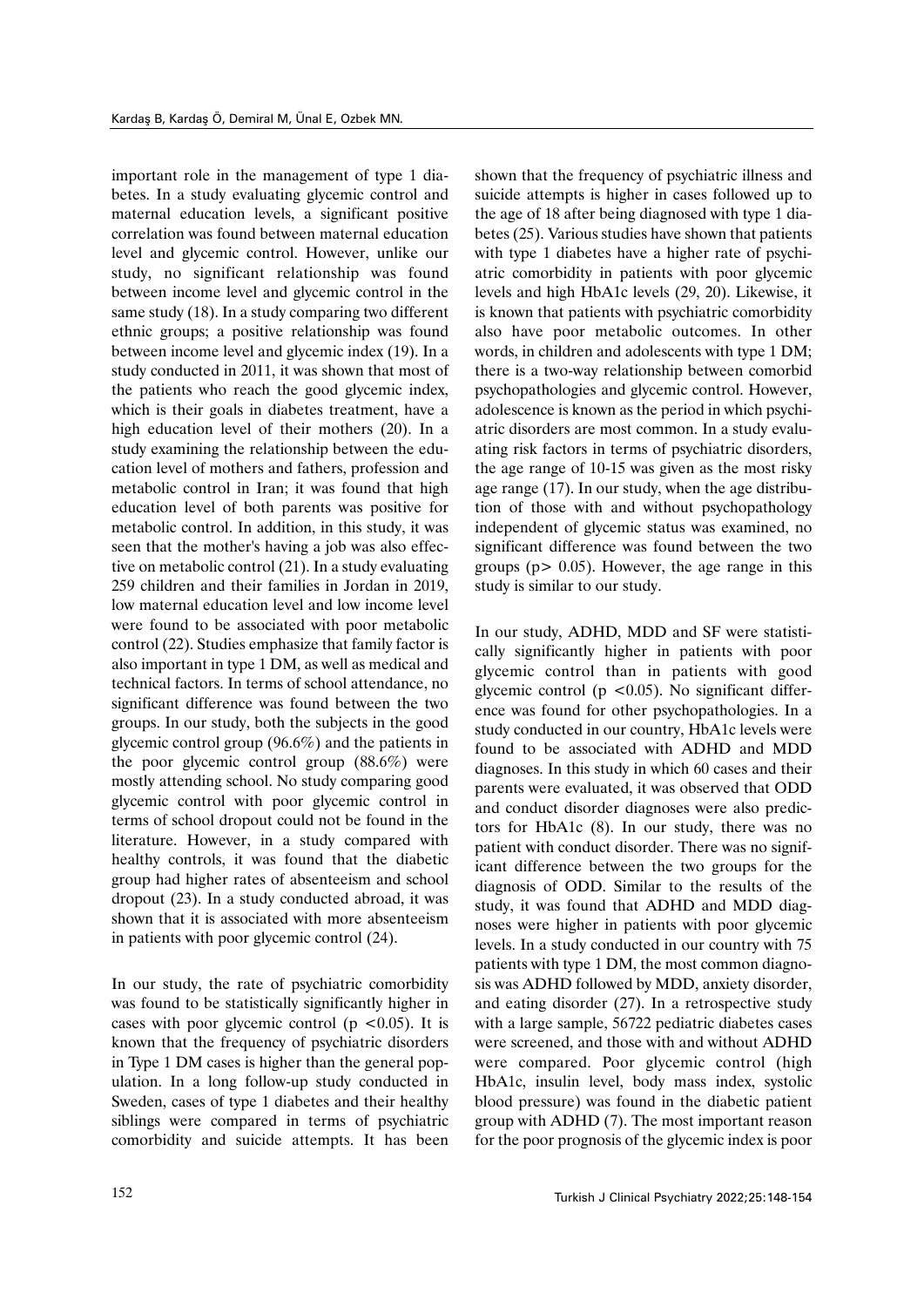compliance with treatment (such as timely use of insulin, diet). These results support the hypothesis of our study, as attention problems, decision-making and organizational skills, and executive functions will be affected in ADHD and other psychiatric disorders. In a study comparing diabetic patients and healthy controls, 184 patients aged 6- 14 years were evaluated. Anxiety and depression rates were found to be higher in diabetic patients than in the healthy group. In addition, poor treatment compliance and poor glycemic control were significantly higher in these cases (26). In a study in which 150 adolescents were evaluated, a positive relationship was found between high depression and anxiety levels and high HbA1c levels. However, anxiety disorders are not differentiated (28). Although there are many studies in the literature that examine the depression and anxiety levels of diabetic patients, there are a limited number of studies evaluating social anxiety and other anxiety disorders. In a study comparing adolescents with diabetes between the ages of 12-15 with healthy controls, social anxiety disorder was found to be significantly higher in the diabetic group (29). Similarly, in a study conducted in 2002, it was determined that social anxiety affects HbA1c levels (30). Patients who are afraid of hypoglycemia may reduce the insulin dose or postpone insulin injection or exhibit overnutrition due to social concerns.

1. Yeşilkaya E, Cinaz P, Andıran N, Bideci A, Hatun Ş, Sarı E, Türker T, Akgül Ö, Saldır M, Kılıçaslan H, Açıkel C, Craig ME. First report on the nationwide incidence and prevalence of Type 1 diabetes among children in Turkey. Diabet Med 2017; 34(3):405-410. doi: 10.1111/dme.13063.

2. Demirbilek H, Özbek MN, Baran RT. Incidence of Type 1 Diabetes Mellitus in Turkish Children from the Southeastern Region of the Country: A Regional Report. J Clin Res Pediatr Endocrinol 2013;5(2):98-103. DOI: 10.4274/Jcrpe.954.

3. Dybdal D, Tolstrup JS, Sildorf SM, Boisen KA, Svensson J, Skovgaard AM, Teilmann GK. Increasing risk of psychiatric morbidity after childhood onset type 1 diabetes: a populationbased cohort study. Diabetologia 2018; 61: 831-8. doi: 10.1007/s00125-017-4517-7.

4. Bernstein CM, Stockwell MS, Gallagher MP, Rosenthal SL, Soren K. Mental Health Issues in Adolescents and Young Adults With Type 1 Diabetes. Clinical Pediatrics, 2012;52:(1),10–15. doi:10.1177/0009922812459950

5. McGrady ME, Laffel L, Drotar D, Repaske D, Hood KK. Depressive symptoms and glycemic control in adolescents with type 1 diabetes: mediational role of blood glucose monitoring. Diabetes Care 2009; 32: 804-6.

This may explain poor glycemic control in social phobic cases.

The limitations of the study were the small sample size and the recruitment of cases for six months. Studies with long follow-up and large samples are needed in this field.

## **CONCLUSION**

As a result, there are many factors affecting glycemic control. The most important of these factors are the family factor and the psychiatric status of the case. In our study, we found that parental education level and income level were lower, whereas the rate of psychopathology (ADHD, MDD, SF) was significantly higher in cases with poor glycemic control. Therefore, in addition to routine metabolic monitoring of diabetes, psychiatric support and economic support opportunities for the family should be reviewed if psychiatric follow-up of the child and adolescent is necessary.

Correspondence address: Assis. Prof. Burcu Kardaş, Department of Child and Adolescent Psychiatry, Kocaeli University, Kocaeli, Turkey burcu-atar@hotmail.com

## **REFERENCES**

6. Cabral MDI, Liu S, Soares N. Attention-deficit/hyperactivity disorder: diagnostic criteria, epidemiology, risk factors and evaluation in youth. Transl Pediatr 2020;9(1):104-S113. doi: 10.21037/tp.2019.09.08.

7. Hilgard D, Konrad K, Meusers M, Hilgard D, Konrad K, Meusers M, Bartus B, Otto KP, Lepler R, Schober E, Bollow E, Hollet RW. German/Austrian DPV Study Group, the Working Group on Psychiatric, Psychotherapeutic Psychological Aspects of Paediatric Diabetology (PPAG e.V.) and the BMBF Competence Network Diabetes, GermanyComorbidity of attentiondeficit hyperactivity disorder and type 1 diabetes in children and adolescents:Analysis based on the multicentre DPV registry. Pediatr Diabetes 2017; 18:706-713.

8. Yazar A, Akın F, Akça ÖF, Eklioğlu BS, Türe E, Coşkun F, Atabek ME. The effect of attention deficit/hyperactivity disorder and other psychiatric disorders on the treatment of pediatric diabetes mellitus. Pediatric diabetes 2019; 20(3): 345-352.

9. Kaufman J, Birmaher B, Brent D, Rao U, Flynn C, Moreci P, Williamson D, Ryan N. Schedule for Affective Disorders and Schizophrenia for School-Age Children-Present and Lifetime Version (K-SADS-PL): initial reliability and validity data. J Am Acad Child Adolesc Psychiatry. 1997;36:980-988.